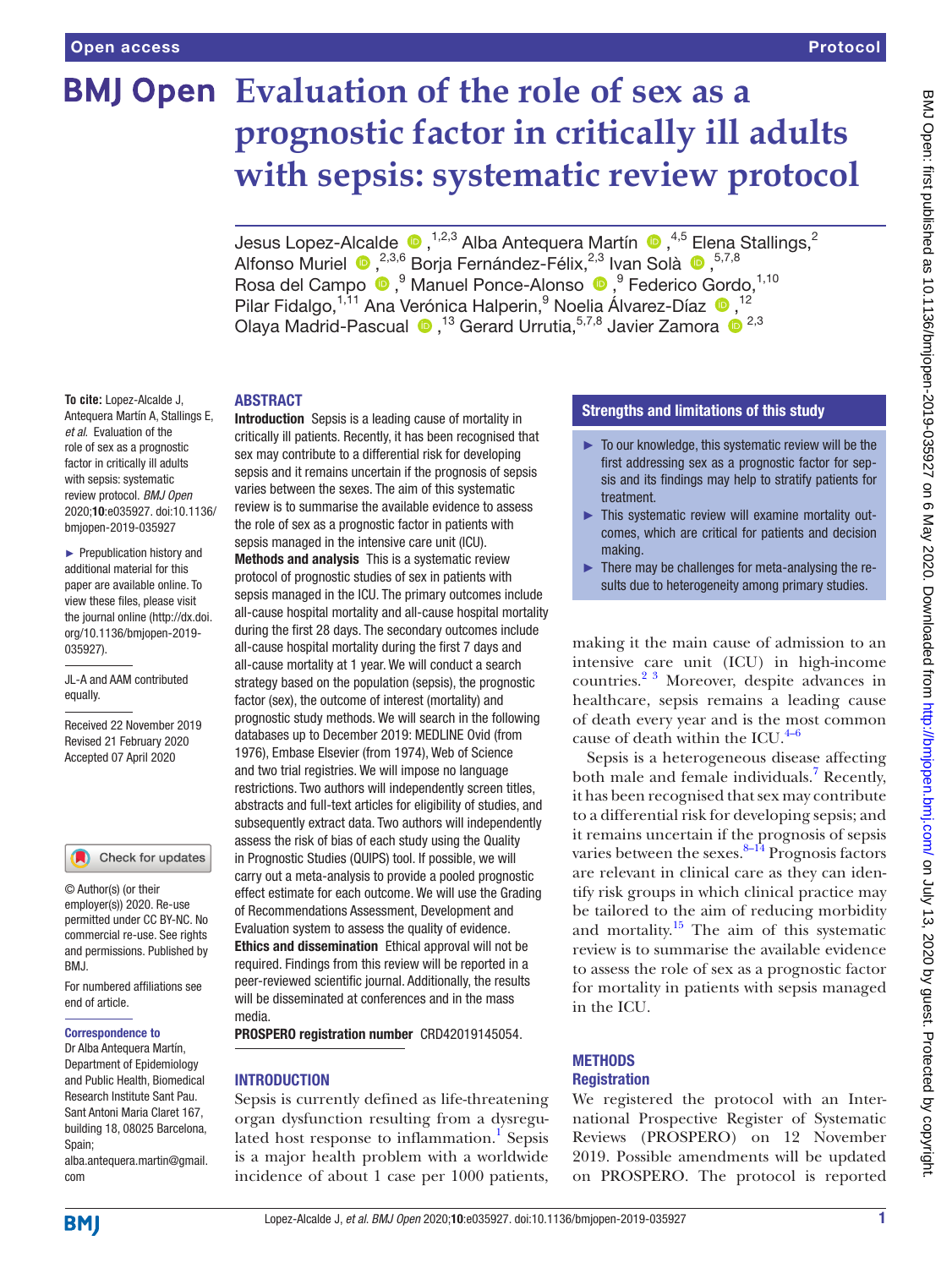Eligibility criteria Type of studies

Type of participants

Type of prognostic factors

We will include experimental studies, randomised or not, and any observational study investigating the prognostic significance of sex in adults with sepsis managed in the ICU. Regarding prognostic factor studies, we will only include phase II confirmatory studies. Adults (male and female individuals, which allow determining the role of sex) aged  $\geq 16$  years with a diagnosis of sepsis. We will accept the study authors' definition of sepsis and septic shock. For a study to be eligible, the sepsis must be managed in an ICU. Studies including adults, children and/or adolescents will be eligible if adults represent >80% of the study sample. We will include studies that assess sex as a prognostic factor. We will accept any assessment of sex as provided Search methods 2010.

by the study authors. The concepts of sex and gender are distinct. Sex is a biological characteristic and gender refers to the socially constructed roles, behaviours and identities of women, men and gender-diverse individuals[.18](#page-4-8) This review will not assess the association between gender and the outcomes of patients with sepsis in the ICU.

according to the recommendations of the Preferred Reporting Items for Systematic Review and Meta-Analysis  $(\overrightarrow{PRISMA})$  Protocols statement.<sup>16</sup> The review will be

reported according to the PRISMA statement.<sup>17</sup>

We will assess the role of sex as a prognostic factor after adjustment for additional covariates. After a literature search and a consensus process with clinician review authors, and as suggested during peer review of our protocol ([online supplementary appendix 1](https://dx.doi.org/10.1136/bmjopen-2019-035927)), we agreed on the following core set of adjustment factors: age, severity score (Sequential Organ Failure Assessment socre (SOFA), Simplified Acute Physiology Score II (SAPS II) or Acute Physiologic Assessment and Chronic Health Evaluation II (APACHE II)), comorbidities (immunosuppression,pulmonary diseases, cancer, liver diseases and alcohol dependence), non-urinary source of infection, inappropriate or late antibiotic coverage.<sup>19–26</sup> We may modify this list if we find new evidence that justifies the changes.

### Type of outcomes *Primary outcomes*

- ► All-cause hospital mortality (the longest follow-up provided by the study authors).
- ► All-cause hospital mortality during the first 28 days.

# *Secondary outcomes*

- ► All-cause hospital mortality during the first 7 days.
- ► All-cause mortality at 1 year.

# Information sources

- We will search the following databases:
- ► MEDLINE Ovid (from 1946 onwards).
- ► Embase Elsevier (from 1974 onwards).
- ► Web of Science (WoS).

The search strings will be based on terms related to the population (sepsis), the prognostic factor (sex), the outcome (mortality) and prognostic study methods.<sup>[27](#page-4-10)</sup> For 'sex' we will use a search string adapted from Lorenzetti, Moerman, Song and Stewart<sup>28–31</sup> ([online supplemen](https://dx.doi.org/10.1136/bmjopen-2019-035927)[tary appendix 2](https://dx.doi.org/10.1136/bmjopen-2019-035927)). We will not apply publication date or language restrictions.

Moreover, we will check the bibliographic references for additional relevant studies. We will also scan Clinical-Trials.gov (<www.clinicaltrials.gov>) and the WHO International Clinical Trials Registry Platform (apps.who.int/ trialsearch/) for unpublished and ongoing studies.

Furthermore, we will search for conference abstracts of major critical care and infectious diseases symposia from

- 1. Interscience Conference on Antimicrobial Agents and Chemotherapy (ICAAC); 50th edition 2010 to 59th edition 2019.
- 2. European Congress of Clinical Microbiology and Infectious Diseases (ECCMID); 20th edition 2010 to 29th edition 2019.
- 3. Society for Healthcare Epidemiology of America (SHEA): IDWeek 2012 to 2019 editions.
- 4. International Conference on Prevention and Infection Control (ICPIC): 2011, 2013, 2015, 2017, 2019
- 5. Society of Critical Care Medicine (SCCM): 39th edition 2010 to 48th edition 2019.
- 6. International Symposium on Intensive Care and Emergency Medicine (ISICEM): 30th edition 2010 to 39th edition 2019.
- 7. European Society of Intensive Care Medicine (ESICM): 2010 onwards.

Apart from that, we will contact experts on the topic to ask for any ongoing, missing or unreported studies.

# Study records

# Data management

We will eliminate duplicates with Endnote 7.8 reference management software. $32$  We will manage the resultant unique references with the online software EPPI-Reviewer to identify additional duplicates, select studies, build the data extraction templates and extract the data.<sup>33</sup>

# Study selection and data collection

Two of six review authors (AAM, AH, MPA, OM, RdC, PF) will independently screen retrieved results according to the best practice guidelines to determine whether they fulfil the eligibility criteria of this review. $34$  We will use a consensus method, and a third author (JL-A, AAM, ES) will be consulted if there are disagreements. We will pilot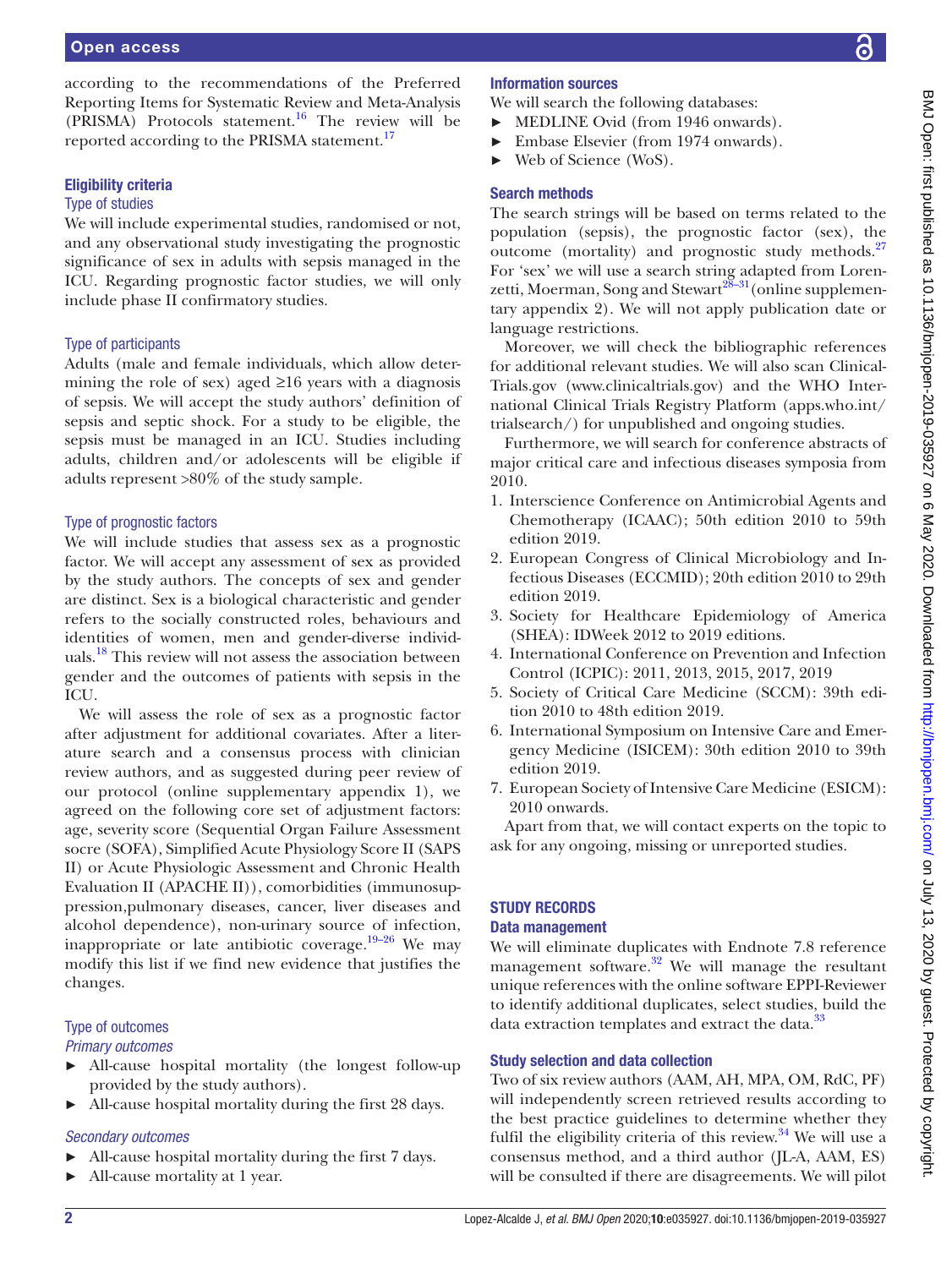eligibility criteria on a sample of references to ensure their reproducibility. Assessment of the eligibility of full texts will be undertaken similarly. Two of seven authors (JL-A, AAM, AH, MP, OM, RdC, PF) will independently extract data according to a pre-defined form and a third author will resolve the discrepancies (JL-A, AAM, ES). We will pilot the data extraction template with three studies to ensure its suitability. We will compare results and resolve discrepancies by discussion or by referring to a third review author.

### Data items

We will use CHecklist for critical Appraisal and data extraction for systematic Reviews of prediction Modelling Studies for prognostic factor (CHARMS-PF) guidance for data collection.<sup>[35](#page-4-15)</sup> This tool modifies the original CHARMS checklist for prediction model studies. $36$  We will extract the following data from each eligible study:

- 1. Publication date, country and setting in which the study was conducted.
- 2. Study design: experimental study or observational study.
- 3. Registration: presence of registration or protocol published (yes/no).
- 4. Sepsis definition used by authors.
- 5. Participant characteristics: participant description, eligibility criteria and details of treatment received (if applicable).
- 6. Sex definition used by authors.
- 7. Review outcomes reported in the study: mortality; type of measures (binary); follow-up period (the first 7 days, the first 28 days and the longest follow-up provided by the study authors).
- 8. Missing data: attrition (quantification and reasons), handling of missing data by the study authors(available case analysis or imputation).
- 9. Analysis: univariate analysis/logistic regression/Cox regression/other.
- 10. Estimates reported between the prognostic factor and each review outcome: (a) unadjusted estimate: association between sex and mortality with no covariate; (b) adjusted estimates: association/s between sex and mortality with at least one covariate.
- 11. Type of measure of association: odds ratio (OR), risk ratio (RR) or hazard ratio (HR).
- 12. List ofadjustment factors that were used. We will contact authors of individual studies for additional information if required.

#### Assessment of methodological quality and risk of bias

We will use the QUIPS (Quality In Prognosis Studies) tool to assess risk of bias. $35$  Two review authors will independently assess the following six domains of the QUIPS tool: (1) study participation; (2) study attrition; (3) prognostic factor measurement; (4) outcome measurement; (5) adjustment for other prognostic factors; (6) statistical analysis and reporting.

We will make a judgement for every criterion, using one of four categories (low, moderate, high risk and unclear), adapting the QUIPS guidelines.<sup>35 37</sup> <sup>38</sup> We will resolve disagreements by discussion, and a third author will be consulted if it is required.

We will evaluate the impact of risk of bias from primary studies by performing sensitivity analyses (see the Sensitivity analyses section).

#### Data synthesis

For each study and prognostic effect estimate, we will extract the measures of association reported in each study (OR, RR, HR) along with its standarderror (SE) or confidence intervals (CIs). We will transform association measures into OR with its 95% CI in order to allow statistical pooling whenever adequate. $39$  We acknowledge that the studies providing the adjusted prognostic effect of a particular factor can differ in the set of adjustment factors. We will define a core set of adjustment factors for each review outcome.

If the study provides a set of adjustment factors that differ from our core set, we will meta-analyse the study but the estimate will be penalised as part of the risk of bias assessment. If the same study presents different estimates for the same outcome, each of them adjusted for different factors, we will extract the estimate that has adjusted for the maximum number of our key confounders for metaanalysis. If there are several estimations, all of them having adjusted for the same key confounders, we will consider the estimate adjusted for more confounders in total. We assume that this will minimise the risk of confounding bias in the estimation.

We plan to combine the results from individual studies in a meta-analysis to provide a pooled prognostic effect estimate for each outcome. We will carefully evaluate the censoring mechanisms assumed in the studies that have been analysed using time-to-event procedures (i.e., Cox proportional hazard models). If we conclude that there is a risk of bias due to informative censoring (e.g., when patients with better prognosis are discharged for the ICU), we will disregard HRs obtained in such studies. We plan to use the Hartung-Knapp-Sidik-Jonkman (HKSJ) method for random-effects meta-analysis. We will use the Cochrane statistical package Review Manager 5.3 for organising the text of the review, and if the meta-analysis is possible, we will use the metareg command in Stata (Stata V.15.1) for performing the meta-analysis with the  $HKSJ$  method.<sup>[40](#page-4-18)</sup>

#### Heterogeneity between studies

When there are at least three studies, we will examine heterogeneity by calculating prediction intervals in order to inform how the effect varies across populations. The prediction interval is an index of dispersion that describes the range of effect sizes in which we would expect that the true effect size will fall. $^{41}$  $^{41}$  $^{41}$  We will use the spreadsheet provided by Borenstein *et al* for computing the prediction interval.<sup>[42](#page-4-20)</sup>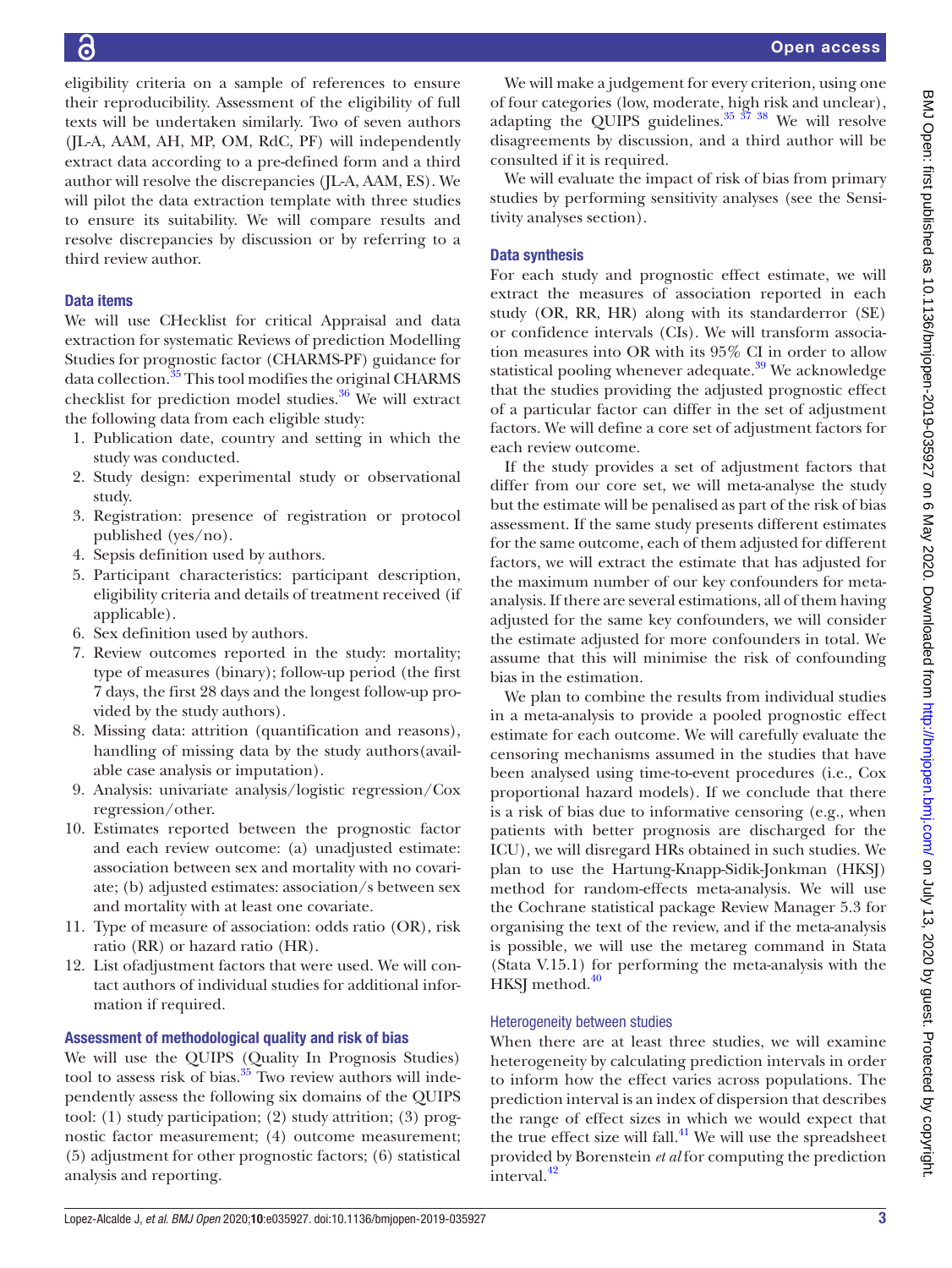If we judge that the meta-analysis is inappropriate for other reasons, we will not combine results and we will undertake a narrative analysis of studies.

To better understand the sources of heterogeneity, we plan to conduct the following subgroup analyses:

- ► Trials versus cohort studies versus case–control studies.
- ► Prospective studies (all the study parts were prospective) versus retrospective studies (all the study parts were retrospective).

#### Sensitivity analyses

We will undertake the following sensitivity analyses:

- ► Evaluate the impact of risk of bias from individual trials in the overall effect. We will consider the following risk of bias domains as key domains for the analyses: study attrition, prognostic factor measurement, outcome measurement and adjustment for other prognostic factors.
- ► We will exclude studies with a high risk of bias in at least one key domain.
- ► We will exclude studies with a high or moderate risk of bias in at least one key domain.
- Assess the effect of excluding studies that have provided an adjusted estimate, but that did not adjust for all our core set of additional prognostic factors.

#### Publication bias

We will attempt to assess the presence of publication bias for each meta-analysis containing ≥10 studies by funnel plot representation and Peter's test at a  $10\%$  level.<sup>43</sup>

#### Confidence in cumulative evidence

We will attempt to use the Grading of Recommendations Assessment, Development and Evaluation (GRADE) approach and will present our results for each main outcome in a 'Summary of findings' table, although we acknowledge that the GRADE approach has not been widely used to assess the certainty of the evidence of prognostic factors. $44 \frac{45}{10}$  We will follow the principles suggested in Hughet *et al* and Iorio *et al* for prognostic questions.<sup>46 47</sup> We will use GRADE profiler (GRADEpro GDT) for designing a 'Summary of findings'.<sup>[48](#page-4-24)</sup>

#### Patients and public involvement

Patients and the general public will not be involved in the process of conducting this systematic review. We will not plan to involve patients in the dissemination of the results of this systematic review.

#### Ethics and dissemination

Ethical permission is not necessary as this study summarises published data. This review is part of the SEXCOMPLEX project (Influence of sex and sex hormones on human chronic disorders of complex aetiology), a 2-year project (2017–2019) coordinated by Hospital Ramón y Cajal (Madrid, Spain). We shall disseminate our findings through peer-reviewed publication, at conferences, and in the mass media.

#### Author affiliations

<sup>2</sup> Clinical Biostatistics Unit, Instituto Ramón y Cajal de Investigación Sanitaria, Madrid, Spain

<sup>3</sup>Epidemiology and Public Health Networking Biomedical Research Centre (CIBERESP), Madrid, Spain

4 Autonomous University of Barcelona, Barcelona, Spain

5 Biomedical Research Institute Sant Pau, Hospital Santa Cruz y San Pablo, Barcelona, Spain

<sup>6</sup>Department of Nursing and Physiotherapy, Universidad de Alcalá, Madrid, Spain <sup>7</sup> Epidemiology and Public Health Networking Biomedical Research Centre (CIBERESP), Barcelona, Spain

8 Iberoamerican Cochrane Centre, Barcelona, Spain

<sup>9</sup>Department of Microbiology, Hospital Universitario Ramón y Cajal, Madrid, Spain <sup>10</sup>Department of Intensive Care, Hospital Universitario del Henares, Coslada, Madrid, Spain

<sup>11</sup>Department of Internal Medicine, Hospital Universitario del Henares, Coslada, Madrid, Spain

<sup>12</sup>Medical Library, Hospital Universitario Ramón y Cajal, Madrid, Madrid, Spain <sup>13</sup> Arztpraxis Kalkbreite, Zurich, Switzerland

#### Twitter Jesus Lopez-Alcalde [@JLopezAlcalde](https://twitter.com/JLopezAlcalde)

Acknowledgements The authors thank Centro de Investigación Biomédica en Red (CIBER) for its support.

Contributors Guarantor: JL-A. Conceiving of the review: JZ, JL-A, AAM. Designing protocol: JL-A, AAM, ES, JZ, IS. PROSPERO registration: AAM, JL-A. Designing research strategies: NA-D, IS, JL-A, AAM. Drafting of the manuscript; contributed equally to this work as first authors: AAM, JL-A. Methodological approach: JL-A, AAM, AM, IS, JZ, ES, GU. Clinical perspective: RdC, MP-A, FG, PF, AH, AAM. Screening search results: RdC, MP-A, PF, AH, OM-P, AAM, JL-A, FG. Analysing data: AM, AAM, JL-A, JZ, BF-F. Interpreting data: AAM, JL-A, AM, IS, JZ. Securing funding for the review: JL-A, JZ, GU. Critical revision of the manuscript for important intellectual content: All authors. Alba Antequera Martín is a doctoral candidate in Public Health and Methodology of Biomedical Research, at the Department of Pediatrics, Obstetrics, Gynaecology and Preventive Medicine at Universitat Autònoma de Barcelona (Spain) and this work is part of her PhD.

Funding The SEXCOMPLEX project was supported by Instituto de Salud Carlos III (Plan Estatal de  $I + D + i 2013-2016$ ) and co-financed by the European Development Regional Fund 'A way to achieve Europe' (ERDF) grant number PIE16/00050. AAM was funded by the Instituto de Salud Carlos III through the "AcciónEstratégica en Salud 2013–2016 / Contratos Río Hortega call 2018/ CM18/00141" (Co-funded by European Social Fund 2014–2020, "Investing in your future"). BF-F was funded by Networking Biomedical Research Centre (CIBER). Publishing costs were provided by Networking Biomedical Research Centre (CIBER). These funding sources had no role in the design of this review, its execution, analyses, interpretation of the data, or decision to submit results.

Disclaimer The funding sources had no role in the design of this review, its execution, analyses, interpretation of the data or decision to submit results.

Competing interests None declared.

Patient and public involvement Patients and/or the public were not involved in the design, or conduct, or reporting, or dissemination plans of this research.

Patient consent for publication Not required.

Provenance and peer review Not commissioned; externally peer reviewed.

Open access This is an open access article distributed in accordance with the Creative Commons Attribution Non Commercial (CC BY-NC 4.0) license, which permits others to distribute, remix, adapt, build upon this work non-commercially, and license their derivative works on different terms, provided the original work is properly cited, appropriate credit is given, any changes made indicated, and the use is non-commercial. See: [http://creativecommons.org/licenses/by-nc/4.0/.](http://creativecommons.org/licenses/by-nc/4.0/)

#### ORCID iDs

Jesus Lopez-Alcalde <http://orcid.org/0000-0002-1598-8790> Alba Antequera Martín <http://orcid.org/0000-0002-1670-6302> Alfonso Muriel<http://orcid.org/0000-0002-4805-4011> Ivan Solà <http://orcid.org/0000-0003-0078-3706> Rosa del Campo <http://orcid.org/0000-0003-1147-7923>